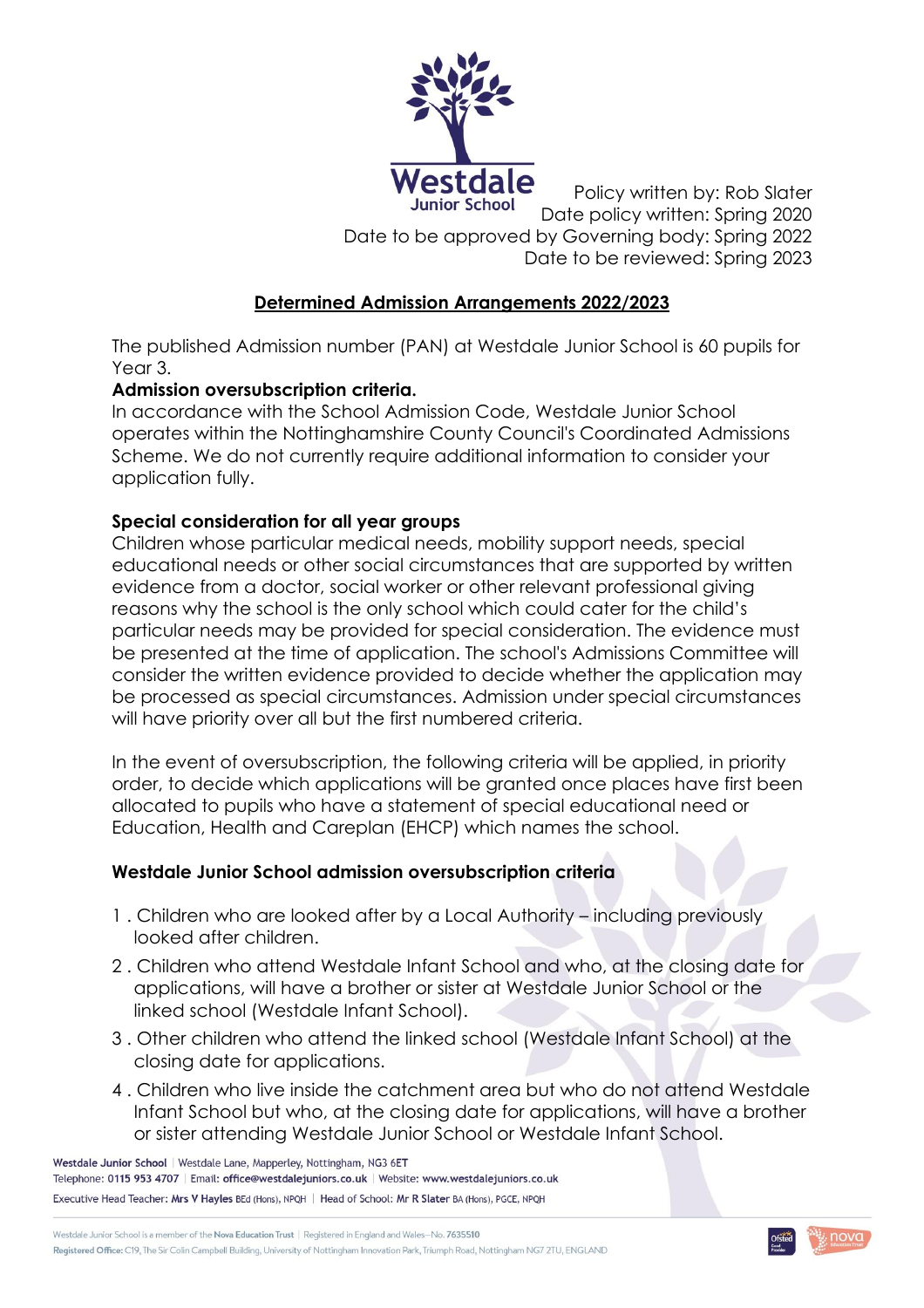- 5 .Other children who live in the catchment area and do not attend Westdale Junior School.
- 6. Children who live outside the catchment area and who do not attend Westdale Infant School but who, at the time of admission, will have a brother or sister attending Westdale Junior School or Westdale Infant School.
- 7. Other children who live outside the catchment area at the closing date for applications.

Attending school is taken to be on roll at a school for the purposes of admissions.

Within each of the criteria, priority will be given to children who live nearest to the school as the crow flies (by straight line). Distances are measured from the main administrative point at the school campus to an address point (using eastings and northings as defined by Ordnance Survey) to the child's home using the local authority's computerised distance measuring software. In the event of two distances being equal the measurement will be taken from the next decimal point. In the event that two distances remain equal, lots will be drawn by a person independent of the school.

#### **In Year Applications**

Westdale Junior School participates in Nottinghamshire County Council's nonstatutory In Year Admissions Scheme to (a) assist in safeguarding matters and (b) to help prevent parents/carers from having to make multiple applications. To apply in year, please visit:

[www.nottinghamshire.gov.uk/education/school-admissions/changing-school](http://www.nottinghamshire.gov.uk/education/school-admissions/changing-school)

# **Definitions**

#### **Looked After Children and Previously Looked After Children:**

A looked after child is a child who is (a) in the care of a local authority, or (b) being provided with accommodation by a local authority in the exercise of their social services functions in accordance with section 22 (1) of the Children Act 1989 at the time of making an application to a school.

Previously looked after children are children who were looked after, but ceased to be so because they were adopted (or became subject to a child arrangements order or special guardianship order). This includes children who were adopted under the Adoption Act 1976and children who were adopted undersection 46 of the Adoption and Children Act 2002. Child arrangements orders are defined in section 8 of the Children Act 1989, as amended by section 12 of the Children and Families Act 2014. Child arrangements orders replace residence orders and any residence order in force prior to 22April 2014 is deemed to be a child arrangements order. Section 14A of the Children Act 1989 defines a 'special guardianship order' as an order appointing one or more individuals to be a child's special guardian (or special guardians).

#### **Home Address**

The child's place of residence is taken to be the parental home, other than in the case of children fostered by a Local authority, where either the parental address or the foster parent's address may be used. Where a child spends part of the week in different homes, one of which is not a parental address, their place of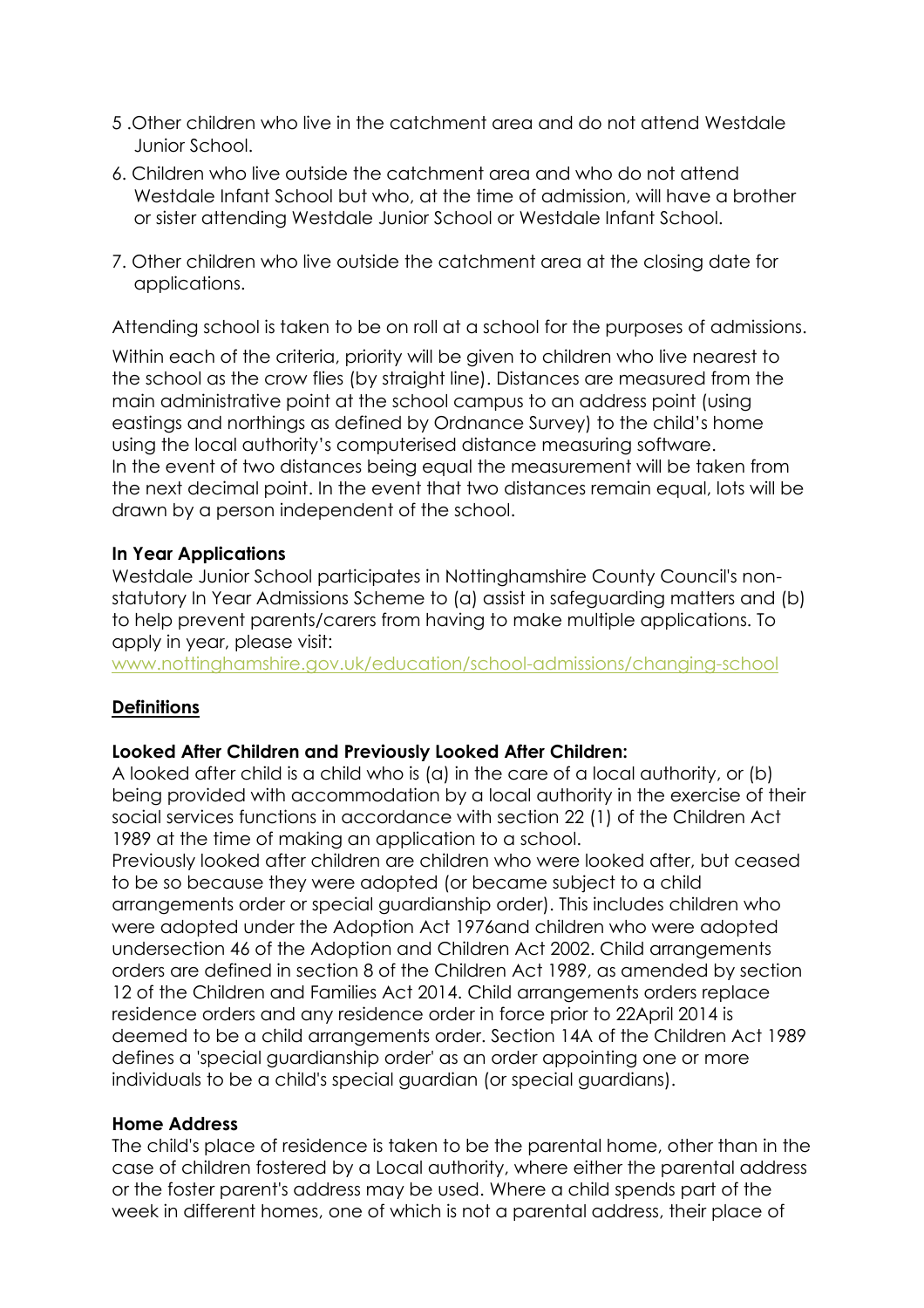residence will be taken to be their parent or parents' address. If a child's parents live at separate addresses, where the child permanently spends at least 3 'school' nights i.e. Sunday, Monday, Tuesday, Wednesday or Thursday will be taken to be the place of residence. Addresses of other relatives or friends will not be considered as the place of residence, even when the child stays there for all or part of the week. Evidence that a child's place of residence is permanent may also be sought. Such evidence should demonstrate that a child lived at the address at the time of the application, and will continue to live there after the time of admission. Informal arrangements, even between parents, will not be taken in to consideration. The school Admissions Committee may also seek proof of residence from the courts regarding parental responsibilities in these matters.

#### **Parents**

For school admissions the school will consider the following as parents:

- the mother of the child
- an adoptive parent
- the father of the child where he was married to the mother either when the child was born or at a later date
- the father of the child if (since1December 2003) he was registered as the father on the birth certificate
- any other person who has acquired 'parental responsibility through the courts

# **Siblings**

For school admissions the school will consider the following as sibling:

- a brother or sister who share the same parents
- a half-brother or half-sister or legally adopted child living at the same address as the child
- a child looked after by a local authority placed in a foster family with other school age children
- step children or children who are not related but live as a family unit, where parents both live at the same address as the child.

Twins and multiple births -where one child of a multiple birth can be admitted, the other child/children will also be admitted.

# **Waiting lists**

During a normal admissions round where an application has been refused and the number of applications received has exceeded the number of places available, waiting lists will be maintained from offer day.

-Applications are only placed on the waiting list for a school where they have been refused a place and where it is ranked above a preference that has been allocated.

- Priority on the waiting list will be determined by reference to the admission oversubscription criteria and not by the date an application was received. Waiting lists are maintained until the end of the Autumn Term in partnership with Nottinghamshire County Council. Inclusion on a waiting list does not mean that a place will eventually become available. Places on the waiting list are determined by the published oversubscription criteria.

For in-year applications, Westdale Junior School does operate waiting lists for in year applications as well as for late applications for intake rounds (Year 3) where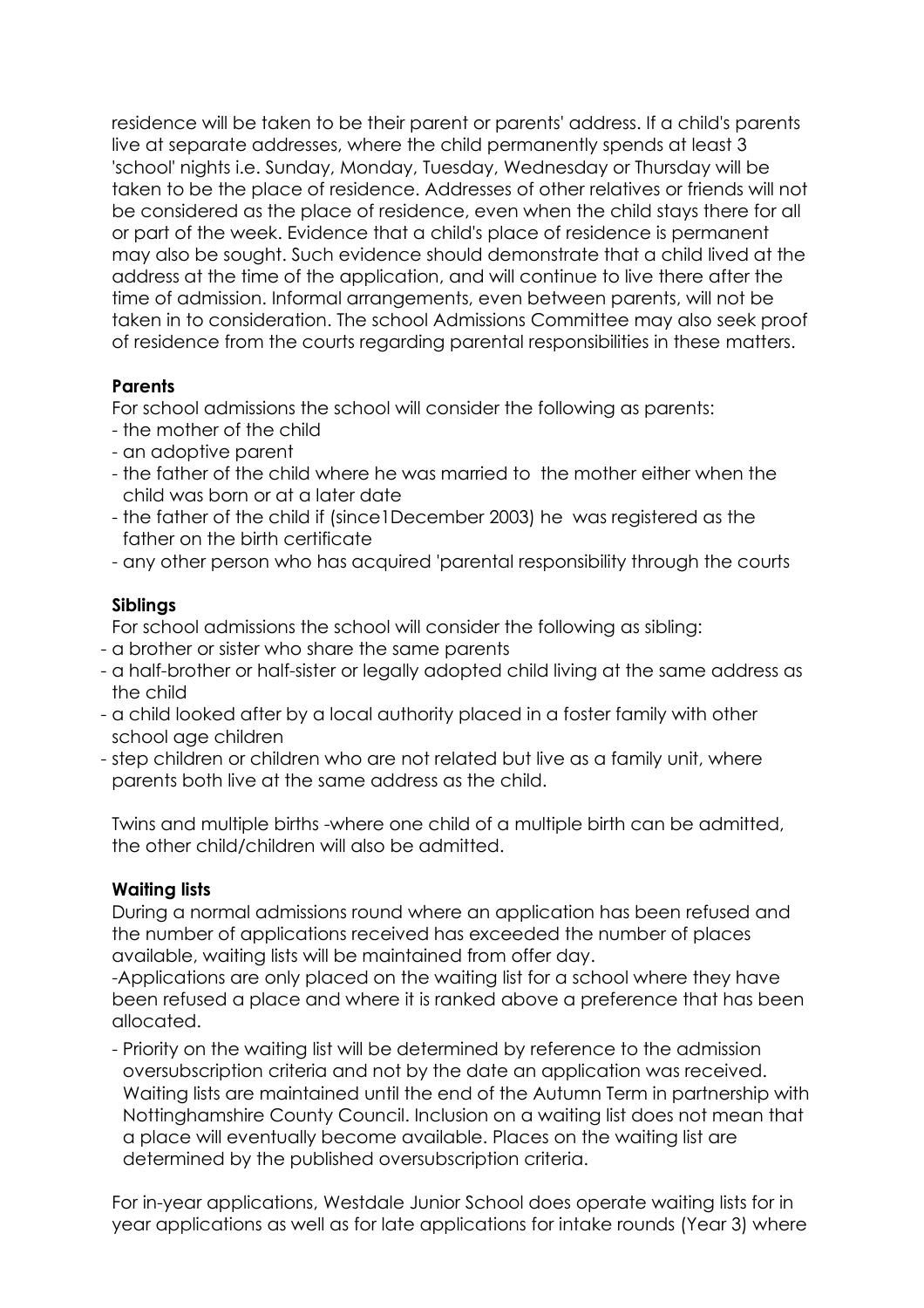waiting lists are still in place for the autumn term. These applications will be included within waiting list processes albeit managed as an in-year application.

# **Late Applications -normal admissions rounds only**

Late applications received will be considered after the offer day in line with the coordinated arrangements. Any applications received will be processed in line with Nottinghamshire County Council's scheme.

#### **Admission of children outside the normal age group**

Parents may seek a place for their child outside of the normal age group, for example, if the child is gifted and talented or has experienced problems such as ill health.

Parents should submit a request in writing to Nottinghamshire County Council's school admissions team as early as possible. Designated officers will make decisions based on the circumstances of each case and in the best interests of the child concerned. This will include taking account of the parent's views; information about the child's academic, social and emotional development; where relevant, the child's medical history and the views of a medical professional; whether they have previously been educated out of their normal age group; and whether they may naturally have fallen in to a lower age group if it were not for being born prematurely. The views of the Head of School will also be taken in to account. When informing a parent of the decision on the year group to which the child should be admitted, the parent will be notified of the reasons for the decision.

Where it is agreed that a child will be admitted out of the normal age group and, as a consequence of that decision, the child will be admitted to a relevant group (i.e. the age group to which pupils are normally admitted to the school) the admission authority must process the application as part of the main admissions round on the basis of their determined admission arrangements only, including the application of oversubscription criteria where applicable. The parent has a statutory right to appeal against the refusal of a place at a school for which they have applied. This right does not apply if they offered a place at the school but it is not in their preferred age group.

# **Admission Appeals**

Westdale Junior School is responsible for determining its own admissions and appeals arrangements. If your child is not allocated a place then you have a statutory right of appeal. The deadline for lodging appeals allows appellants at least 20 school days from the date of notification that their application was unsuccessful to prepare and lodge their written appeal.

Currently, appeals received are forwarded to an Independent Appeal Clerk who makes all the necessary arrangements for the appeal to be heard by an Independent Appeals Panel within the required timelines. The appeals timetable will be published on the school website. Appeals will begin from June 2020 onwards.